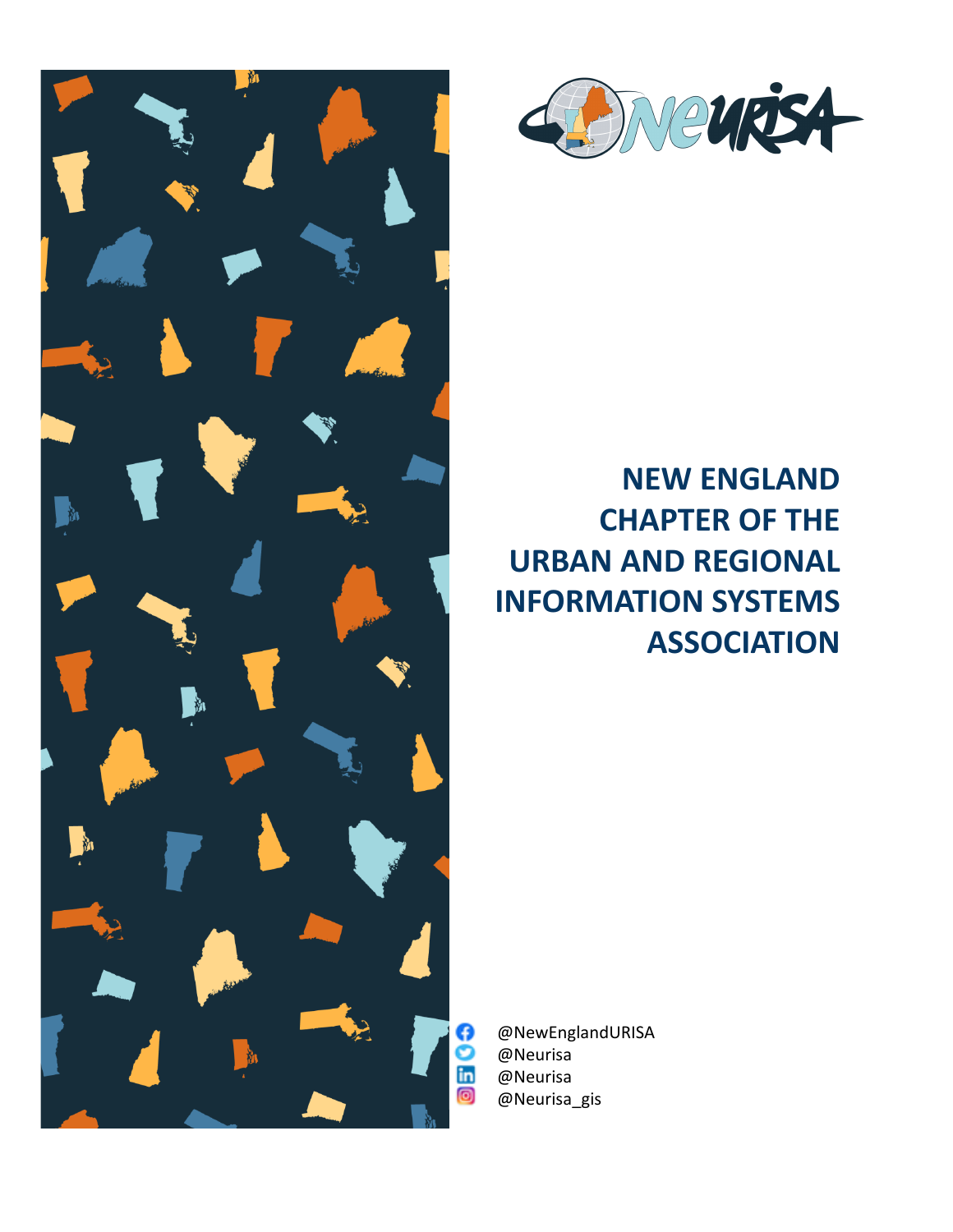

## **A MESSAGE FROM OUR PRESIDENT**

It is my pleasure to invite you to be part of New England's geospatial community. Sponsoring with NEURISA not only helps your organization to get visibility, but also gives you an opportunity to contribute to the advancement of geospatial education, professional development, mentorship, and ultimately the future of geospatial technologies in New England. Please join us in advancing these efforts. If you have any questions, please feel free to contact me at [neurisa@gmail.com.](mailto: neurisa@gmail.com)



*2022 President, Jennie Byron*



## **NEURISA OVERVIEW**

The New England Chapter of URISA (NEURISA) was founded in 1986 as a not-for-profit [501 (c) (6)] professional organization incorporated in Massachusetts. NEURISA serves Connecticut, New Hampshire, Maine, Massachusetts, Rhode Island and Vermont. The NEURISA Board is supported by 15 members with varying backgrounds in geospatial services, who volunteer their time to push forward the NEURISA goals.

*NEURISA 2022 Board Virtual Face-to-Face Meeting*

Our mission is to

- **EDUCATE** Advance current and aspiring GIS professionals in their career.
- **ADVOCATE** Represent the interests of GIS professionals and organizations.
- **COLLABORATE** Foster relationships among professionals in the GIS community.
- **CULTIVATE** Continue to position and grow NEURISA as a professional organization.

The organization continues to grow every year with well attended conferences, engaging events, eagerness to connect to the community through the chapter's monthly newsletter, and enthusiasm in participating in chapter operations. The chapter connects with almost 2,000 individuals and active GIS users from all six New England states. The Board of Directors is well represented as public and private sector geospatial and information technology professionals.

As a regional chapter of URISA International, NEURISA has access to certified workshops from professionals across the nation. Our events are also advertised at an international level through our relationship with URISA and our own social media channels, allowing for greater visibility for our sponsors and a broader attendee base. NEURISA brings URISA events to New England to serve our membership with excellent offerings such as the URISA GIS Leadership Academy and GIS-Pro conference. All of these events include valuable opportunities for sponsors to benefit!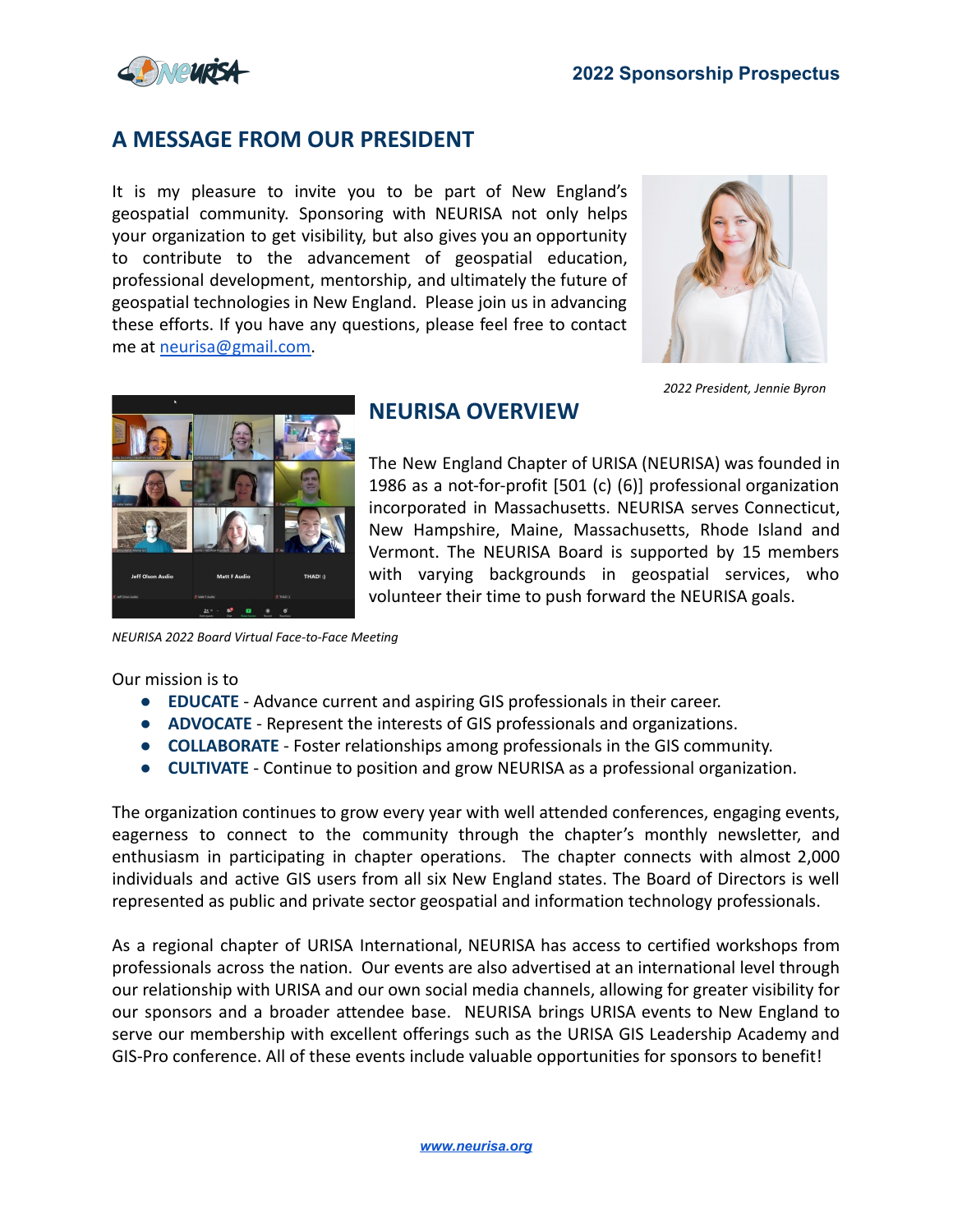

## **SPONSORSHIP OPPORTUNITIES**

NEURISA offers several sponsorship opportunities for companies providing products and services supporting the geospatial and information technology industries. We believe NEURISA is an invaluable partner that can support you in marketing your products and services in the New England region; a partnership that will help you enhance your organization's visibility and reputation in the region.

This year's sponsorship cost is \$600 which includes the annual corporate sponsorship of \$500 and the newly added event sponsorship of \$100. We listened to feedback and included the cost of virtual and some in person events in one amount. The annual sponsorship supports the general operating costs of NEURISA while the additional \$100 will help us organize and support our student members, more events, raffles, and other member benefits. As NEURISA Day 2022 will be virtual again, we are focusing your support on local in person events such as Mappy Hours, workshops, and professional support gatherings to bring students and professionals together for knowledge sharing and networking.

### **ANNUAL CORPORATE SPONSORSHIP OPPORTUNITY (\$500)**

Increase your visibility and underscore your company's commitment to GIS professionals and practitioners, community, and education in the New England region. Annual Corporate Sponsorship is renewable each calendar year, so sign up early to take full advantage of its benefits! Corporate Sponsors receive the following:

| <b>VISIBILITY</b>    | Your corporate logo, linked to your company website, on the main<br>page of the NEURISA website.                                                                                                                                                           |
|----------------------|------------------------------------------------------------------------------------------------------------------------------------------------------------------------------------------------------------------------------------------------------------|
| <b>WEB PAGE</b>      | A separate sponsors page on our website dedicated to brief (<250<br>words) overviews of each corporate sponsor (description, contacts,<br>products and services, etc).                                                                                     |
| <b>OUTREACH</b>      | One-time email highlighting all our sponsors, sent by the chapter to<br>the chapter's expansive email list of up to 2,000 regional contacts.                                                                                                               |
| <b>COMMUNICATION</b> | Annual Corporate Sponsor with logo and hyperlink to your company<br>website included on all NEURISA emails. NEURISA sends monthly<br>eBlasts and frequent communications on mappy hour events,<br>workshops, mapathons, volunteer opportunities, and more. |
| <b>PROMOTION</b>     | as an Annual Corporate Sponsor on all<br>event<br>Promoted<br>announcements, including a sponsor slide at each event.                                                                                                                                      |
| <b>JOB LISTINGS</b>  | Priority job listings for your company on our website and in monthly<br>eBlast newsletter emails.                                                                                                                                                          |